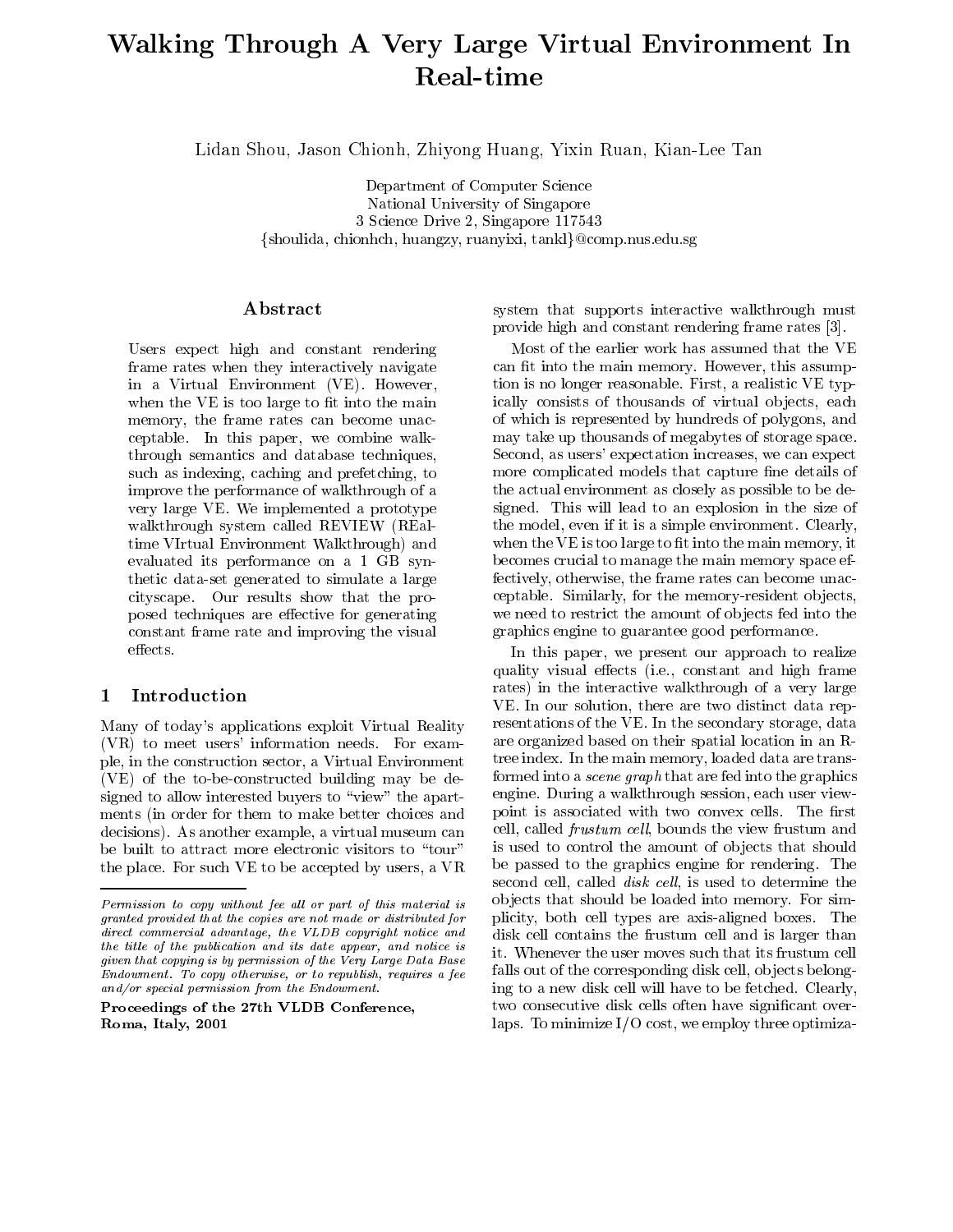tion strategies. First, we propose a complement search algorithm that retrieves only the non-overlapped regions. Second, we exploit the access patterns of a walkthrough to design a novel cache replacement policy for the R-tree nodes, namely distance-priority-LRU policy. Essentially, the policy keeps those nodes that are close to the current viewpoint in memory, while replacing those nodes whose bounding boxes are distant 2 from the current viewpoint. Finally, we also deployed a prefetching technique to predict the position of the view cell that the user will be in.

For the memory-resident ob ject data, we have also designed a novel view frustum search algorithm. The algorithm filters out data objects that do not overlap the current view frustum before the rendering phase. The scheme also guarantees that only potentially visible ob jects are sent to the graphics engine.

We have implemented a prototype walkthrough system called REVIEW (REal-time VIrtual Environment Walkthrough) [9]. We have also evaluated its performance on a 1 GB synthetic data-set generated to simulate a large cityscape. Our extensive study shows that the proposed techniques are effective, and REVIEW can provide constant frame rate and quality visual effects.

There are several related research works in the literature. In [4], techniques for managing large amounts of data during an interactive walkthrough of an architectural model are proposed. However, for a very large environment whose objects are sparsely distributed, the organization of data discussed in the paper is costly and will have little advantage.

In [6], a GIS system that allows users to "fly" over a large area was reported. A Level-Of-Detail-R-tree and progressive rendering techniques were deployed to speed up the interactive flying. To access objects overlapping the view frustum, the system needs to issue several queries to the database. In our system, how ever, the problem is solved with complement search and view frustum search algorithms.

Chim et al.[2] proposed a multi-resolution caching mechanism and investigated its effectiveness in supporting Internet based VR. Unfortunately, these schemes are tested in a simulation, instead of a real walkthrough system. In this paper, we will present prefetching results based on a real system andreal user walkthrough sessions.

In [7], a desktop virtual reality interface to a geographic information system was reported. Only results of network transfer and database accesses were reported. No results of visual effect and rendering were included.

The rest of this paper is organized as follows. In Section 2, we shall present an overview of the system architecture, and discuss the issues to be addressed. Section 3 present the three optimization techniques to optimize I/O accesses. In Section 4, we present the view frustum search algorithm to optimize the graphics engine performance. Experimental results obtained from user walkthrough sessions in a desktop walkthrough system, are presented in Section 5, and finally, we conclude in Section 6 with directions for future work.

# System Architecture and Issues

In traditional database applications, data stored in secondary storage can be manipulated directly once they are loaded into memory. This is not the case for a walkthrough system for a large VE. Data in a walkthrough system for a large VE have two different representations - one for external storage, and the other for internal (main memory) manipulation. This is necessary in order to optimize performance. On one hand, virtual objects are organized in the secondary storage based on their spatial locality so that ob jects that are near to one another can be loaded into memory with minimal I/O cost. On the other hand, existing graphics engine are optimized to manipulate virtual ob jects in memory in certain format (e.g., scene graph in our case). These formats are typically not based on spatial locality. The overhead incurred is the transformation between the two representations. Traditionally, spatial ob jects that overlap the view frustum can be retrieved from the disk and be sent to the graphics pipeline. It is, however, not efficient to retrieve all objects overlapping the view frustum from disk in every rendering frame. Therefore, there are three potential bottlenecks in the system:

- 1. I/O bottleneck: loading the data (index and virtual objects) into memory.
- 2. CPU bottleneck: transforming the data from disk-based format to in-memory format.
- 3. GPU (Graphics Processing Unit) bottleneck: loading the graphics pipeline with data to be rendered and viewed.

In this paper, we focus on the first and last problems. Our current solution to the second problem is straightforward: we only transform those disk-based data that are most likely to be accessed.

Figure 1 shows an overview architecture of the proposed walkthrough system. In our system, virtual objects are stored in files, and an R-tree index [5] is used to organize the virtual objects based on their spatial locality. In an R-tree index, the leaf nodes contain entries of the form  $(MBR,ptr)$  where MBR is the minimum bounding box of the virtual object being indexed, and ptr is a pointer to the object being indexed. Note that  $ptr$  is an address when the node and objects are in memory, or a file name when the node and objects are stored in a file or on disk. The non-leaf nodes contain entries of the form  $(MBR,ptr)$  where MBR is the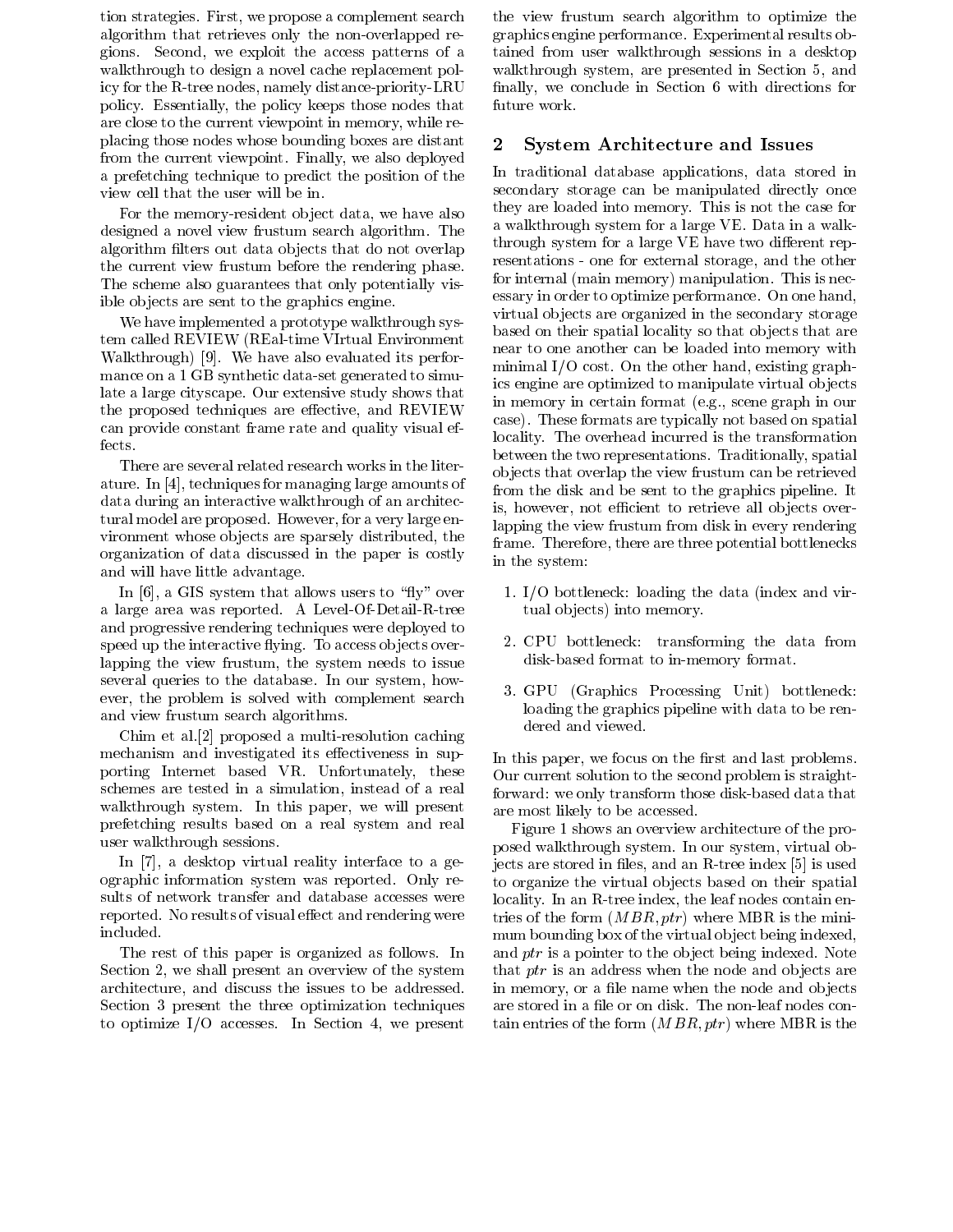

Figure 1: Architecture of proposed system.

bounding box of all the bounding boxes of the entries of the lower level nodes and ptr is the pointer to the lower level node in the R-tree. In our implementation, we have also optimized the R-tree using the linear node splitting algorithm proposed in [1].

The data retrieved from the secondary storage are transformed into a scene graph [8] (using the Transformation Engine). The scene graph is a hierarchical structure that captures the virtual objects and their features such as locality, colors, textures and lightings. To better manage the main memory, it is also organized into two distinct pools - one for manipulating the data loaded from external storage, and the other for the scene graph. The scene graph is fed into the graphics engine for display.

Our basic strategy to the first and last problems is to associate the user's viewpoint with two different cells. The first cell, frustum cell, is a sufficiently small one that contains the view frustum. It serves as a search region to determine the in-memory ob jects that should be sent to the graphics engine. In this way, irrelevant data in the memory can be pruned away and only the visible data are passed to the graphics engine. This is realized by the View Frustum Search Engine.

The second cell, called disk cell, is larger than and contains the frustum cell. It is used to retrieve data from the secondary storage. This approach has two main advantages. First, in an interactive walkthrough process, query frustums in consecutive rendering frames usually have signicant overlaps, as the user's viewpoint moves smoothly. Motions of the user are usually combinations of translations and rotations. By using a cell whose size is larger than the view frustum, we can store the previous results in memory and retrieve data merely for non-overlapped areas in the next rendering frames. Second, if the frustums of the next frames are totally bounded in the original box, there is no need to access data from secondary storage. This can also lead to higher frame rate. The disk cell is used by the Retrieval Engine when data from secondary storage are accessed.

To further improve performance, several other components have also been incorporated. We have a Prefetching Engine that predicts the future positions of the user viewpoint, and prefetches from the secondary storage those virtual objects. We have also designed a Buffer Manager that manages the main memory allocated to the R-tree index.

Designing effective and efficient methods for the various components is the main research focus of this paper. We shall look at the novel algorithms that we have proposed for the various components in the rest of this paper.

# 3 Optimizing I/O Performance

In this section, we shall examine several techniques that we have deployed to overcome the I/O bottleneck, namely an efficient search algorithm, an effective replacement policy and an intelligent prefetching scheme.

## 3.1 Complement Search Algorithm

As mentioned, a user's viewpoint is associated with a disk cell, Whenever the user moves out of its current disk cell, ob jects belonging to a new cell will have to be accessed. Figure 2 illustrates an example. Here, the user's frustum cell is initially within cell C1. When the user's frustum cell moves out of C1, data belonging to cell C2 have to be loaded. Intuitively, it doesn't make sense to load all objects belonging to cell C2 into memory, since there is a significant amount of overlap between cell C1 and C2. In fact, ideally, we should only load objects in the shaded region of C2. Similarly, if C3 becomes the current cell, then only objects in the shaded region of C3 need to be accessed.

Unfortunately, the non-overlapped areas of cells are usually concave geometries, so it is difficult to describe such a region in each retrieval operation. It is also dif ficult to search for objects overlapping such a concave area in R-tree as the original search algorithm employs only box-shaped regions.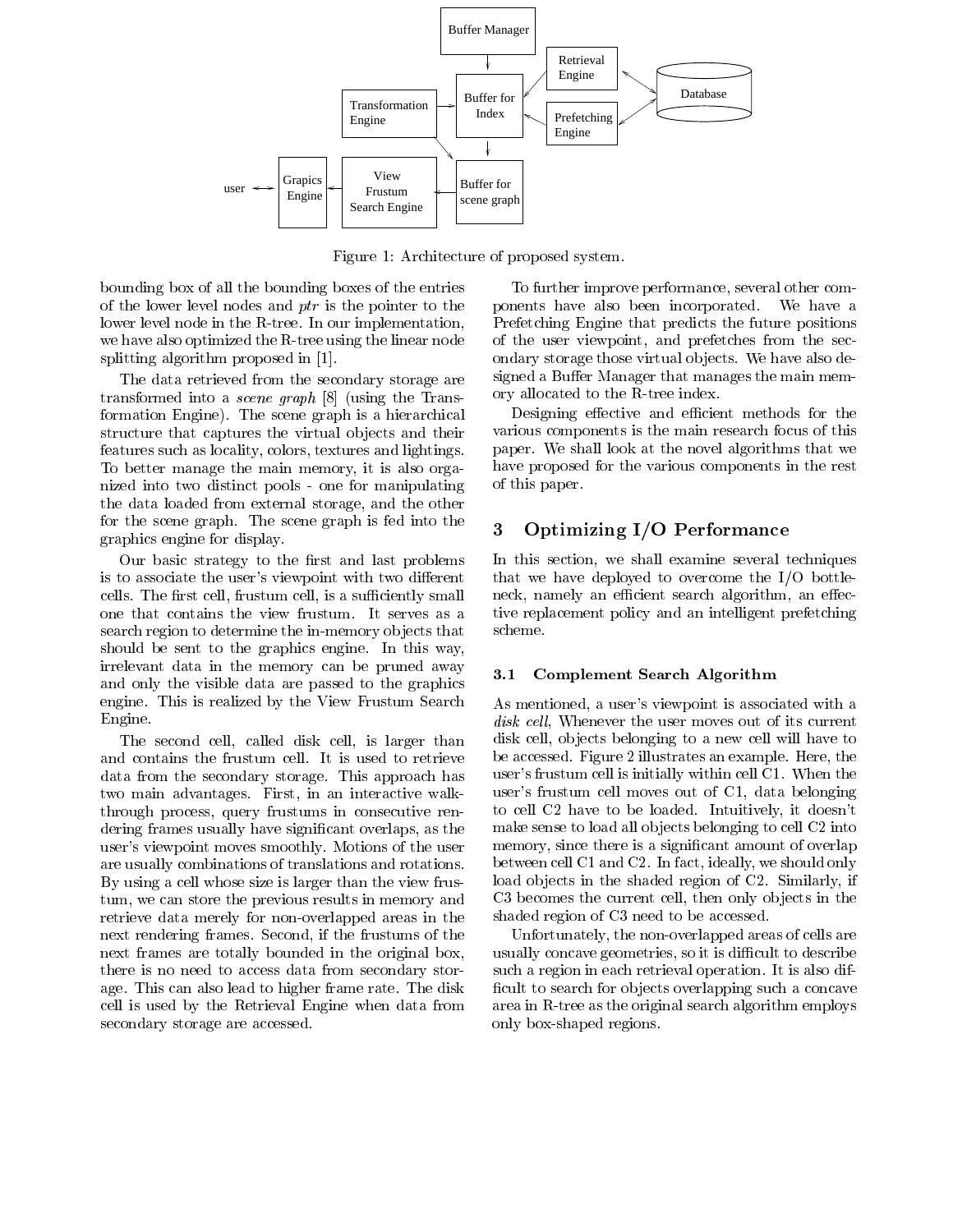

Figure 2: An example to motivate complement search.

In this section, we shall propose a novel search method for R-tree that retrieves only ob jects in the non-overlapped regions. We refer to the proposed search algorithm as the CSearch(Complement Search) algorithm. Essentially, the algorithm requires us to maintain a history of cells  $H = \{C_1, C_2, \ldots, C_i\}$ . Given that we want to load ob jects belonging to a new cell C, the problem becomes one of retrieving objects whose bounding boxes overlap C but do not overlap any of the cells in H. Referring to Figure 2 again, if  $C_3$  is the current cell whose objects we want to retrieve, then objects that overlap  $C_3$  but not  $C_1$  and  $C_2$  are the ones that we are interested in.

Figure 4 gives the algorithmic description for the complement search. One of the main operations is the COverlap (Complement Overlap) operation between two regions. We define the complement overlap between these two regions as follows: given a cell A, the space not contained in A is the complement of A, which is denoted as  $\overline{A}$ . If a bounding box BB (of a virtual ob ject or a group of ob jects) overlaps (or intersects) A, then we say that BB complement overlaps A. In Figure 3, the bounding boxes of (a) and (b) complement overlap A, but that of (c) does not. In Figure 4, we use T to denote an R-tree node, and use E to denote an entry of the R-tree node.



Figure 3: Complement overlap relations.

The algorithm CSearch is conservative when accessing non-leaf nodes to guarantee that no objects in the new cell would potentially be lost. As the pseudo-code shows, it is obvious that complement-overlap checking will only happen when the bounding box overlaps the current cell C, thus CSearch will not access more Rtree nodes than the original algorithm. The algorithm will terminate the recursive search at the R-tree nodes with bounding boxes which are completely contained in all the  $i + 1$  cells (*i* history cells + current cell). When the size of the cell is large enough as compared

# Algorithm CSearch (T, C, H)



Figure 4: The CSearch algorithm.

to the average size of scene ob jects, and the overlapping between two cells of consecutive query operations is also large, CSearch can stop searching at high level nodes in the R-tree, saving a large percentage of disk accesses. At the same time, CSearch retrieves all data ob jects inside the current cell in one traversal of the R-tree, without accessing those that already have been retrieved in the past frames, minimizing the result set of ob jects that have not been accessed.

The algorithm of complement-overlap being applied in the CSearch algorithm is simple. According to its definition, complement-overlap equals to "NOT completely contained in".If two points P1 and P2 are inside a cell, all points on the line segment between P1 and P2 are also inside the cell. As the boxes and cells are convex, if all vertices of a box are contained in a cell, all the points in the box are also in it. If there exists one vertex outside the cell, COverlap is true, otherwise, it is false.

If we denote the cells that a user accesses as  $C_1, C_2, C_3, \ldots$ , based on the CSearch algorithm, the retrieval engine will issue the following queries to the database (R-tree):  $C_1$ ,  $C_2 - C_1$ ,  $C_3 - (C_1 \cup C_2)$ ,  $C_4 - (C_3 \cup C_2 \cup C_1), \ldots, C_{i+1} - (C_i \cup \ldots \cup C_2 \cup C_1)$  and so on. As a comparison, a traditional method would issue queries  $C_1, C_2, C_3, \ldots$ , to the database. For a complement search like  $C_{i+1} - (C_i \cup \ldots \cup C_2 \cup C_1)$ , we can remove any cells from  $\{C_1, C_2, \ldots, C_i\}$ , if the bounding boxes of all their objects do not overlap  $C_{i+1}$ . Such cells have no effect on the query result because objects overlapping them cannot overlap  $C_{i+1}$ . Thus, before sending the query to the database, a filtering operation can be conducted on the cell list, so those cells not interfering the current cell do not need to be considered in the CSearch algorithm. In our prototype walkthrough system, the number of cells in the history to be maintained is fewer than twenty in most cases. With such short cell lists, the CPU cost on the extra COverlap and Overlap testing is negligible.

As a user "steps" out of a cell boundary, a complement search returns a new result set. The comple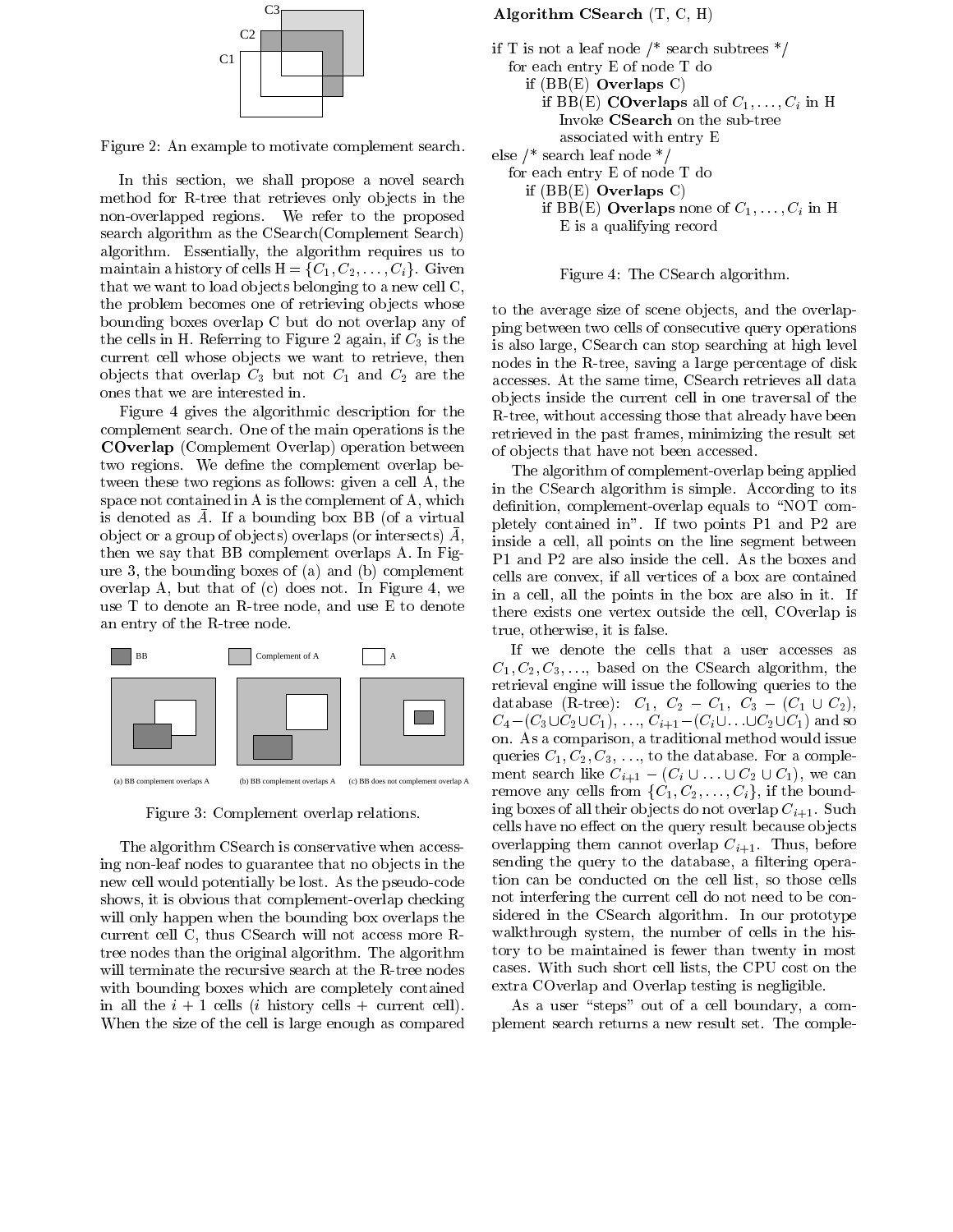ment search algorithm guarantees that the result sets will have no overlap. However, as the object buffer in the main memory gets filled up, old objects should be freed to make space for objects of new cells. Once the buffer is full, we need to remove the previous results and to keep only ob jects of the current cell in the buffer. That is, as shown in Figure 5, only objects in  $C_i$  need to be retained in the buffer. Unfortunately, since  $C_1, C_2, \ldots, C_{i-1}$  may overlap with  $C_i$ , to remove the results of these cells may also remove objects in the overlapped regions (shown as the shaded area in the figure). A direct method to deal with this problem is to delete from the buffer the objects that do not overlap the latest cell, while maintaining the objects overlapping it. As shown in Figure 5, objects overlapping the latest cell  $C_i$  are kept in memory. After this operation, the object buffer contains only the objects of cell  $C_i$ , of which the user is currently walking out.



Figure 5: Objects to be kept in memory.

# 3.2 Distance-priority-based Replacement Policy

Because of the limited memory size (compared to the large VE), index nodes that are cached in the memory may have to be replaced. We propose a new prioritybased replacement policy that is based on walkthrough semantics.

In the R-tree, since a search process starts from the root node (at level 0), it is obviously beneficial to keep the root node in memory all the time. As to nodes on lower levels, we assign an integer priority number P to those being cached, according to the following rules:

- Lower-level nodes have larger P values
- Nodes at the same level in the R-tree have same that P values.

We note that a smaller P value means higher priority.

Our cache replacement policy is based on the block-distance between two axis-aligned boxes,  $A =$  $\{[X_{min}^a, X_{max}^a], [Y_{min}^a, Y_{max}^a], [Z_{min}^a, Z_{max}^a]\}\$ and  $B =$  $\{[X^{b}_{min}, X^{b}_{max}], [Y^{b}_{min}, Y^{b}_{max}], [Z^{b}_{min}, Z^{b}_{max}]\}, \text{ which is}$ defined as follows:

$$
DIST(A, B) = \begin{cases} 0, & \text{if A overlaps B} \\ max\{dist_x, dist_y, dist_z\}, \text{otherwise} \end{cases}
$$

where  $dist_x = min\{|p_a - p_b|, p_a \in [X_{min}^a, X_{max}^a], p_b \in$  $[X_{min}^b, X_{max}^b]\}, dist_y \text{ and } dist_z \text{ are defined similarly.}$ 

It is well known that the effectiveness of a cache replacement policy depends largely on the access pattern. In a walkthrough application, a user normally walks across the whole scene and turns left, right or backward sometimes. Since the R-tree index is organized to represent the spatial subdivision structure, when a user walks out of a high-level bounding box at some time and is already quite distant from it, he(she) is not likely to access it or its descendants in the near future. Based on this observation, the replacement can be made based on the following information:

- 1. The QN value of each cache entry represents how long the entry resides in the cache. After each search process, increment by 1 the value QN of each entry in the cache, which is available for replacement.
- 2. If there is a free entry in the cache, load the required node into the free entry, set its priority value to be the priority number of its level, P and set its entry QN value to 0.
- 3. If there is no free entry in the cache, find an entry with the largest priority value. If multiple entries of the same largest value exist, choose the entry which is least recently used and whose node's bounding box has greatest block-distance away from the current query cell. Replace it with the required node, then set this node's QN value to 0 and priority value to be the priority number of its level, P.

According to the above points, we define a function

$$
f = f(P, QN, DIST(Q, BB)),
$$

where  $P$  is the initial priority, QN is an integer number representing how long the entry resides in the cache, and  $DIST(Q, BB)$  is the block-distance of the current query box (or cell) Q and the bounding box BB of the node. The  $f$  value is computed for each entry in the cache considered to be replaced. The function is defined in such a way that an entry with the highest  $f$  value will be replaced. There are many ways to define the function  $f$  to meet the above conditions. For simplicity in our implementation, we use the following definition:

$$
f=\alpha\cdot pp+\beta\cdot pd+\gamma\cdot pl,
$$

where  $pp$ ,  $pd$  and  $pl$  are normalized values of priority p,  $DIST(Q, BB)$ , and QN respectively.  $\alpha, \beta$ , and  $\gamma$  are weight factors and  $\alpha + \beta + \gamma = 1$ .

This policy, namely distance-priority-LRU policy, guarantees that:

1. High-level nodes have a higher tendency to remain in the cache.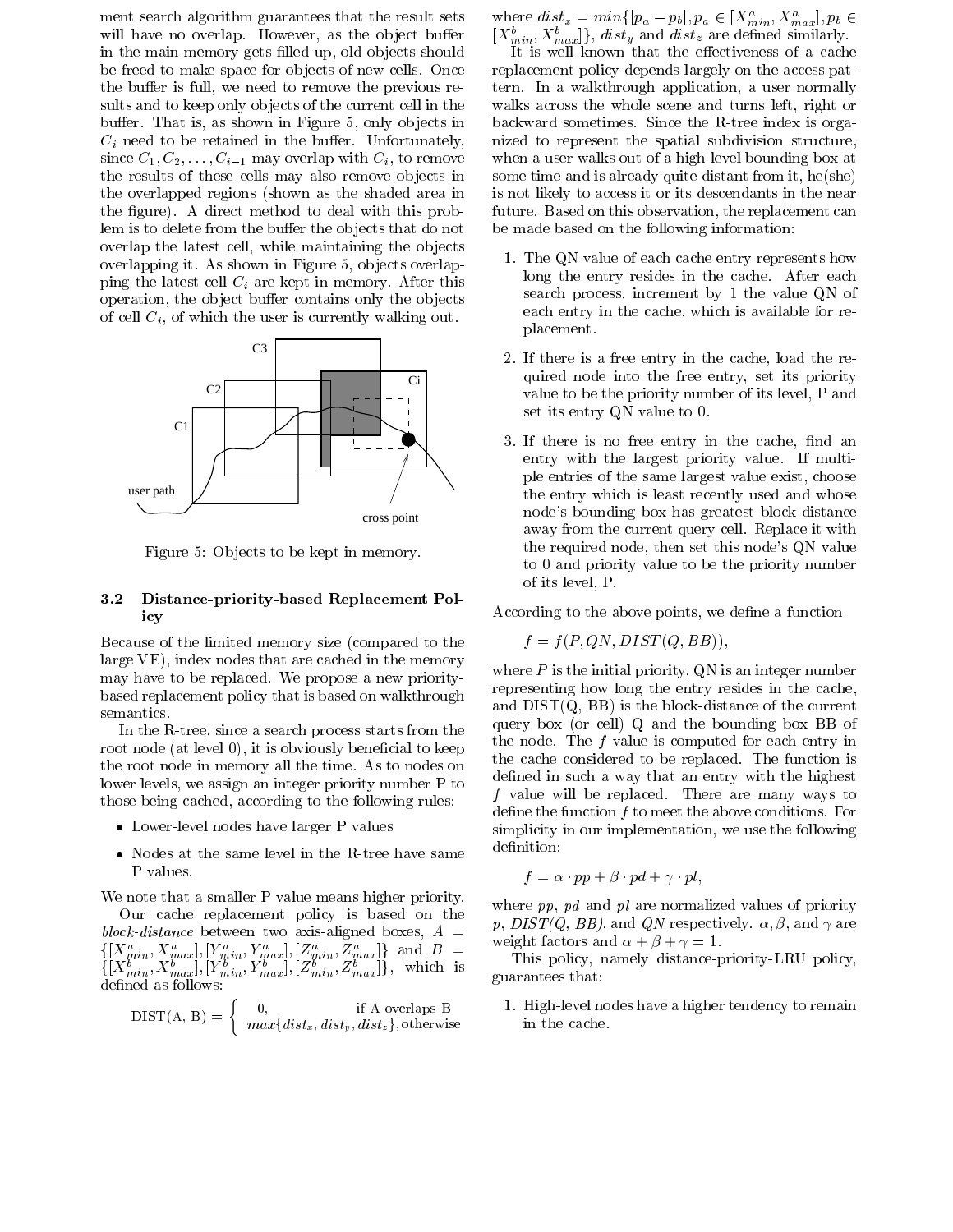- 2. Nodes which have not been accessed for a long time or distant from the current viewpoint will have a higher preference to be replaced;<sup>1</sup>
- 3. For nodes on the same level, the more recent a node is accessed, the more likely it is to reside in memory.

Considering the walkthrough of a large virtual environment, this distance-priority-LRU policy is expected to be superior to the traditional LRU scheme since a node that is currently distant from the user is not likely to be accessed in the near future. On the contrary, if a user takes a circular path and moves near to an area which was accessed long time ago, the distancepriority-LRU algorithm will detect that the node is near to the user and should be kept in the cache. How ever, under the LRU policy, this node will be assigned a low priority, since it has not been accessed for a long<br>time and may be remained from the sashe time, and may be removed from the cache.

# 3.3 Prefetching Algorithm

When approaching the boundary of a cell, the user is likely to move out of the cell soon. So before the user goes out of the cell, we need to prefetch data of another cell using a different thread. As shown in Figure 6,  $C_i$ is the current cell.  $C_2$  is the prefetched cell for  $C_1$ and  $C_3$  is the prefetched cell for  $C_2$ . As  $C_1$  and  $C_2$ have large overlap, complement search algorithm can be applied during the prefetching of  $C_2$ .  $C_3$  can also be prefetched complementing  $C_1$  and  $C_2$ .



Figure 6: Prefetching objects.

The main challenge with prefetching is how to predict the position of the next cell, i.e. cell  $C_{i+1}$ , for  $C_i$ . As the user interactively navigates in the virtual environment, turning left and right frequently, it is very difficult, or even impossible to know where the user is going to visit in the next moment. However, by obser vation, the user will more likely move in the direction of the current view. So it is reasonable to set the central point,  $F(x, y, z)$ , of the far clip plane of the view frustum as the center of the new cell. An inertial term  $I = k \times velocity$  is added to F to produce the final  $\alpha$ result:

#### $F = F + I = F + k \times velocity$

where velocity is the current velocity vector of the user and k is an adjusting factor. If a user moves fast in the direction of velocity, the predicted center is further. Otherwise, if the velocity is slow, it is more likely that the user may turn to other directions, so the prediction should be more conservative and thus nearer to the viewpoint. If the user turns away from the predicted direction, the view frustum should still be within the predicted cell. However, if the user's direction is not correctly predicted, the user will move out of the predicted cell in a short time. As a consequence, the frequency of queries increases under such circumstance. Fortunately, as the new cell has significant overlap with the current cell, with our proposed CSearch algorithm, only a small number of objects need to be retrieved. If the user walks back into the old cells again, it is not necessary to issue a new query.

# 4 Optimizing GPU Performance

Ob ject data returned from the disk cell are stored in an object buffer in the main memory. However, it is not practical to send all these data to the GPU (Graphics Processing Unit) or graphics pipeline, as the object buffer may contain a large number of objects that are not visible in the current frame. Culling the object buffer using the view frustum (see Figure 7) will improve the performance of the GPU because fewer ob jects will be transmitted and rendered.



Figure 7: Culling the object buffer using the view frus-

The culling process can take the advantage of using the bounding boxes of the cells and the objects. If the current view frustum does not overlap the bounding box of the cell, the ob jects in this cell will not overlap the frustum.

Let H be a frustum cell that bounds the view frustum. Essentially, what we want is to send only ob jects in H to the graphics pipeline. To determine whether a 3-dimensional boxRoverlaps H, we need to consider the four possibilities shown below:

1. 
$$
R \cap H = \phi
$$

2. 
$$
R \subseteq H
$$

 $1$ We note that this is in contrast with existing schemes that typically give higher level nodes higher priority.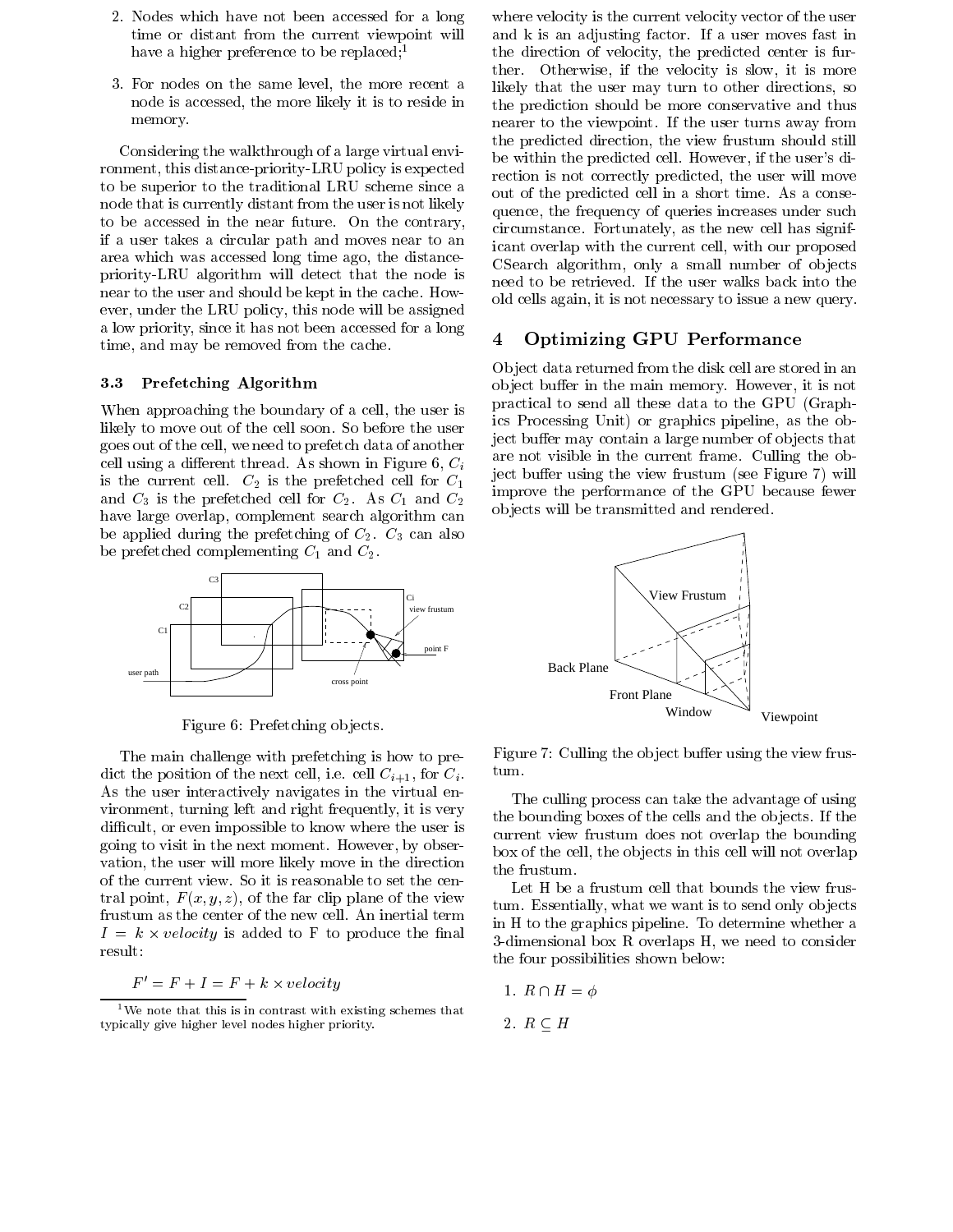# 3.  $H \subseteq R$

# 4.  $R \cap H \neq \phi, R \not\subset H, H \not\subset R$

We need to check face-face intersection between H and R. Since each face of H splits the whole 3D space into two half spaces, we can first check whether all vertices of R  $(H)$  are in the same *positive half space* where the normal of the face points to. If they are, as shown in Figure 8, R (H) does not intersect any face of  $H(R)$ . When the size of each object is much smaller compared to the size of H, most bounding boxes in the lower level of R-tree do not overlap H. So the algorithm can be accelerated.

If all vertices of R (H) are not in any of the positive half spaces, then if there is one vertex of R (H) inside H  $(R)$ , corresponding to case  $(2)$  or  $(3)$ , the two volumes overlap. Otherwise, we need to check intersection face by face. If one intersection is found, it means that the two overlap (case 4). Otherwise, there is no overlapping (case 1).





Figure 8: Intersection checking with vertices of R.

The culling algorithm is shown in Figure 9. The input of the algorithm is as the following: A frustum cell H having s polygons, denoted as  $p_1, p_2, \ldots, p_s$ , and t vertices, denoted as  $v_1, v_2, \ldots, v_t$ ; an n-dimensional rectangle R, with vertices  $r_1, r_2,..., r_8$ , and faces  $f_1$ ,  $f_2, \ldots, f_6.$ 

This algorithm is applied repeatedly to check if the bounding boxes of the ob jects overlap the frustum cell. For object data stored in memory, we first check whether the frustum cell overlaps the cell-level bounding boxes. If it is true, the search process will go on with all objects in the result set corresponding to that cell. Otherwise, the whole cell does not need to be rendered. As a result, a large portion of objects in memory can be filtered, saving a lot of burden on the graphics engine.

#### 5 5 Experimental Results

We implemented a prototype system called REVIEW (Real-time VIrtual Environment Walkthrough) that

## Algorithm ViewCulling

```
for (each face p_i of H)
   if (all vertices of R are on the positive side of p_i)
        Return FALSE
if (any vertices of R is inside H)
   Return TRUE;
else if (any vertices of H is inside R)
        Return TRUE;
   else
        for (each face p_i of H)
            if (p_i intersects one of f_1, f_2, \ldots, f_6Return TRUE
            return FALSE
```
Figure 9: The view culling algorithm.

employs the proposed techniques. The system was built upon a Silicon Graphics Octane workstation running IRIX 6.5, with 400 megabytes of memory. Since the memory size is large, we set an upper limit of memory size to 20MB for the system.

We generated a synthetic data-set to simulate a large cityscape. There are about 900,000 virtual ob jects/boxes, requiring about 200 MB of hard-disk space (inclusive of R-tree index), and more than 1 GB of memory space if fully loaded into main memory (in scene graph format). The distance between objects is 10 to 30 meters long, which is quite similar to realistic cases of a city.

The parameters of the view frustum include the following. The eyesight of a user, or the *depth* of the view frustum, is set to be one kilometer long, consistent with the real walkthrough. The horizontal and vertical  $field-of-views$  are both set to 60 degrees, which is a standard value in graphics applications.

To test the effectiveness of various techniques depicted in this paper, we ran experiments under different system congurations. For clarity of the description, we will use the following abbreviations:

- Optimal A full-fledged REVIEW system configuration, in which complement search, index caching, and prefetching techniques are applied.
- NC A REVIEW system conguration without index caching, in which only complement search and prefetching are applied.
- NP A REVIEW system conguration without prefetching, in which only complement search and index caching are applied.

As reference, we also implemented a version that makes use of traditional R-tree query search, i.e., the search is based on box-shaped queries without any optimization. We shall refer to this scheme as BOX.

In REVIEW, the disk retrieval cell is larger than the frustum cell. We represent this by the concept of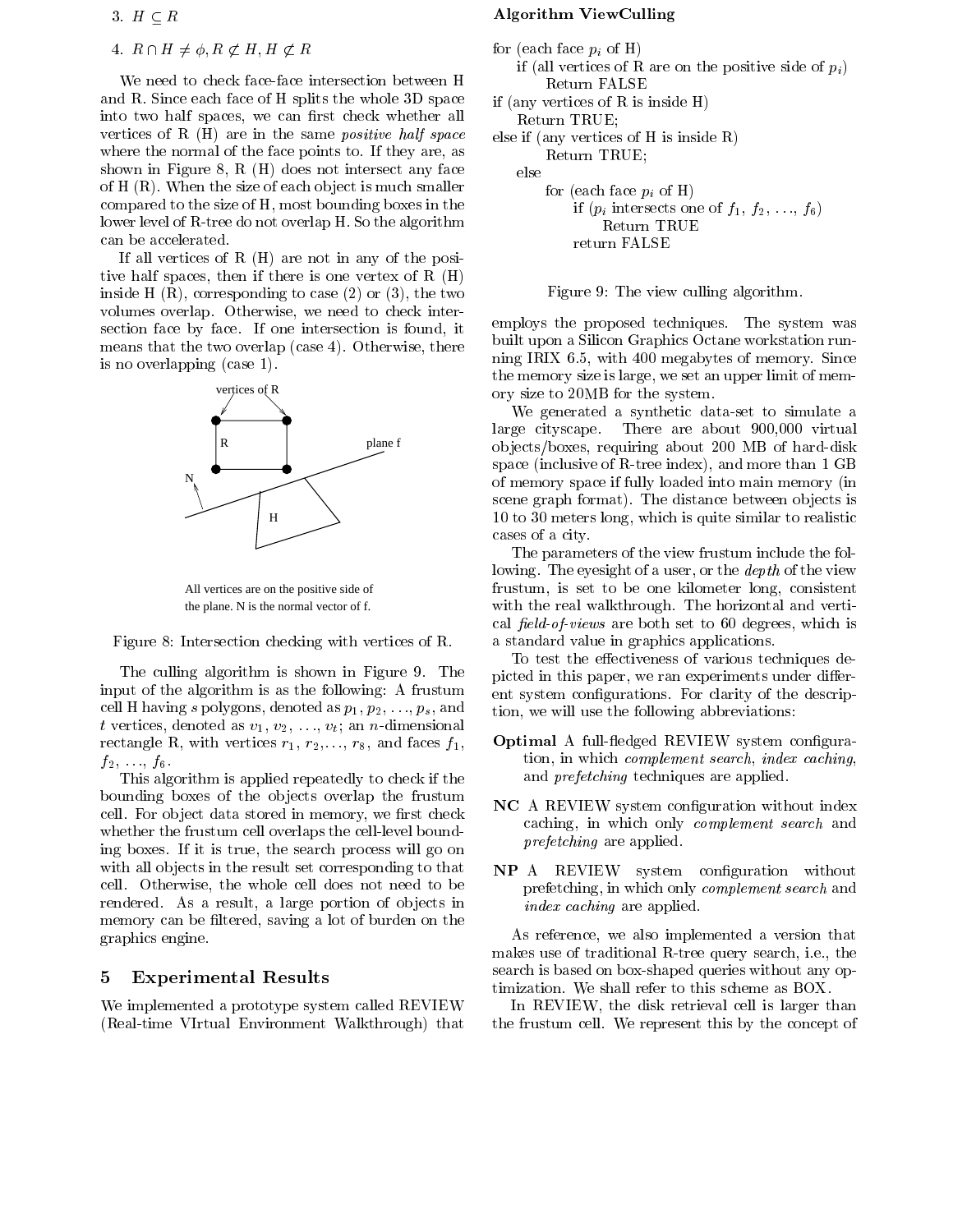a scale factor  $(SF)$ . If the frustum cell size is S, then disk cell is set to SF-S.

The experiments were conducted in two groups. The first group of experiments allows us to fine-tune<br>our configurations to find the optimal prefetch factor,<br>cache size and cache policy. The second group illus-<br>trates the performance improvements of REVIEW to our configurations to find the optimal prefetch factor, cache size and cache policy. The second group illustrates the performance improvements of REVIEW to the traditional system. The systems are tested with the following default settings, unless stated otherwise:

- 1. The default prefetching factor k, except NP, is 0.8
- 2. The default index cache size is 1MB
- 3. The default index cache replacement policy is  $distance\text{-}priority\text{-}LRU$ , with the weight factors set to  $\alpha = \beta = \gamma = 0.333$ .

# 5.1 Tuning The Parameters in REVIEW

We note that there are several parameters in REVIEW that has to be tuned. First, in the prefetching algorithm, its effectiveness depends largely on the semantics of the user walkthrough and the algorithm itself. To fine-tune the prefetching factor  $k$  in the prefetching algorithm, we used several user sessions to find an optimal  $k$  value. Figure 10 shows the results. These user sessions have different motion patterns. The fast, slow, turning, backward, and normal patterns were tested in the five sessions respectively. In the figure, each curve represents an individual walkthrough session.

Frame time is defined as the cycle time between two consecutive rendering operations. The time for database query, memory data manipulation, rendering and other overheads are all included in frame time. A real-time walkthrough requires the frame time shorter than 50ms, i.e., the frame rate higher than 20 frames per second. In Figure  $10(a)$ , all sessions have a minimal average frame time around the point where  $k = 0.8$ . As different sessions have quite different motion patterns, the effect of  $k$  is also quite different. In session 1, since the user moves rapidly, it is crucial to make an accurate prediction of the position of the new cell. If  $k$  is too small, the user will move out of the new cell more frequently, generating more prefetches. On the contrary, if the prediction is too far away from the current position, as less overlap can be obtained between two consecutive cells, the query time will increase and so will the frame time. As to the other sessions, since the speeds of the user's motion are relatively small, the curves of the average frame time and query time display similar trends. The average query  $5.2.1$ times are shown in Figure 10(b). The query times also have a minimum value around the point where  $k = 0.8$ .

Next, we need to tune the parameters used in the replacement policy. Figure 11 illustrates the results of index cache performance with different cache replacement policies under various cache sizes. The figure shows that the distance-priority-LRU scheme performs better than LRU when cache size is smaller



Figure 10: The effect of the prefetching factor  $k$  to system performance

than 20 Megabytes. For cache size between 5 to 15 Megabytes, the best setting is the DPLRU, where  $\alpha = \beta = \gamma = 0.333$ . As the cache is implemented with software, it takes more than  $O(1)$  time for finding a cache entry, as opposed to hardware implementation. Therefore, the overhead caused by the software implementation of the cache offsets the performance improvement at large cache sizes. This explains the increase in query time at cache sizes larger than 15 Megabytes.



Figure 11: Cache performance with various cache sizes

#### 5.2 Performance Improvements of REVIEW

#### Results of rendering frames

The metrics of measuring the quality of a walkthrough are the frame time and the smoothness of the walkthrough. The smoothness of the walkthrough can be represented by how much each frame time varies from the average frame time. A walkthrough with a small average frame time and a small variance is considered of good quality. Both the average frame time and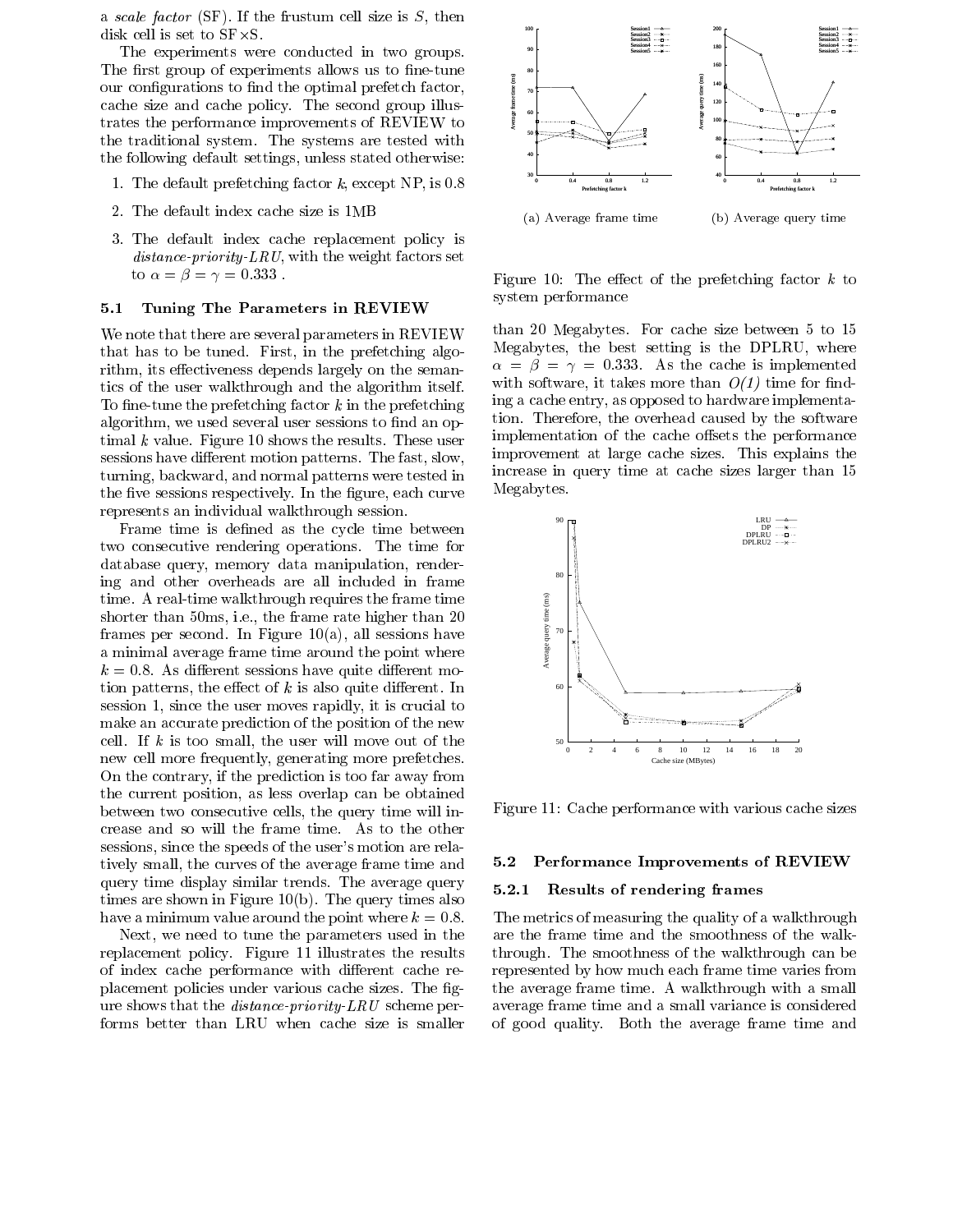the frame time variance of the REVIEW system are smaller than those of the BOX system. In addition, the frame time of REVIEW meets the requirement of real-time walkthrough.

The user positions and orientations are recorded during different walkthrough sessions. In the experiment, one recorded user session is used as the user path for all systems.



Figure 12: Comparison of average frame time

As shown in Figure  $12(a)$ , for different cell sizes, the average frame time of the traditional system is much longer than the optimized system. For the traditional system, as the cell size decreases, more queries have to be issued to the database. Moreover, as the overlaps of the cells used in the query are not considered, the av erage frame time increases as the cell size decreases. In contrast, for the configurations which implement comcontrast, for the comigurations which implement com- $5.2.2$ <br>plement query interface, i.e. *Optimal, NC*, and NP, the queries will only return data in non-overlapped areas. Therefore, as cell size decreases, the average frame time does not increase. This shows that the REVIEW system is less sensitive to changes in cell size than the BOX system. From the figure, we can also see that the rendering frame rate of REVIEW is higher than that of the BOX. As the cell size increases, the average frame time of the BOX system decreases. But this does not mean that the walkthrough quality of the BOX system increases. The reason for the decrease in frame time is that fewer queries are issued to the database.

As the query boxes become larger, the search time per query is also longer. User will experience a serious "pause" during each query. Hence, the walkthrough effect is not better. This is confirmed in Figure  $12(b)$ . In the figure, the variance of the average frame time of the BOX is larger than that of the Optimal conguration. This means that the frame time of the BOX system varies more than that of the Optimal system, giving a choppy visual effect. In contrast, the frame time of the Optimal configuration has lower variation and gives a more constant frame rate. The results also

show that caching and prefetching have less effects on the average frame time than the complement search algorithm.

Figure 13 shows the results on the rendering time for each frame when a user path is applied to an Optimal system anda BOX system. Both of them use the same cache size of 1 Megabytes. The results show that the Optimal system has shorter rendering time and much smoother frame rate. Since the complement search algorithm returns smaller result set, the Optimal system also needs less time to transfer the result set into the scene graph structure, so the change in rendering frame time is much smaller for each query.



Figure 13: Rendering time for each frame

#### Results of search cost

Figure 14 shows the arithmetic average search time of each query in user walkthrough sessions in different sized databases. It is apparent that the Optimal system outperforms the BOX system in databases of different sizes.

In Table 1, the average disk accesses per query are shown for five different walkthrough sessions. The disk I/Os of the Optimal system varies from 9% to 21% of those of the BOX system. Therefore, it is apparent that the Optimal system performs better than the BOX in disk I/Os.

| Session $#$    | BOX Disk I/Os Per Query | Optimal Disk I/Os Per Query |
|----------------|-------------------------|-----------------------------|
|                | 1877.75                 | 410.95                      |
| $\overline{2}$ | 1900.94                 | 169.96                      |
| 3              | 1963.73                 | 265.88                      |
| $\overline{4}$ | 2018.24                 | 201.89                      |
| 5              | 1934.57                 | 212.48                      |

Table 1: Disk I/Os Per Query